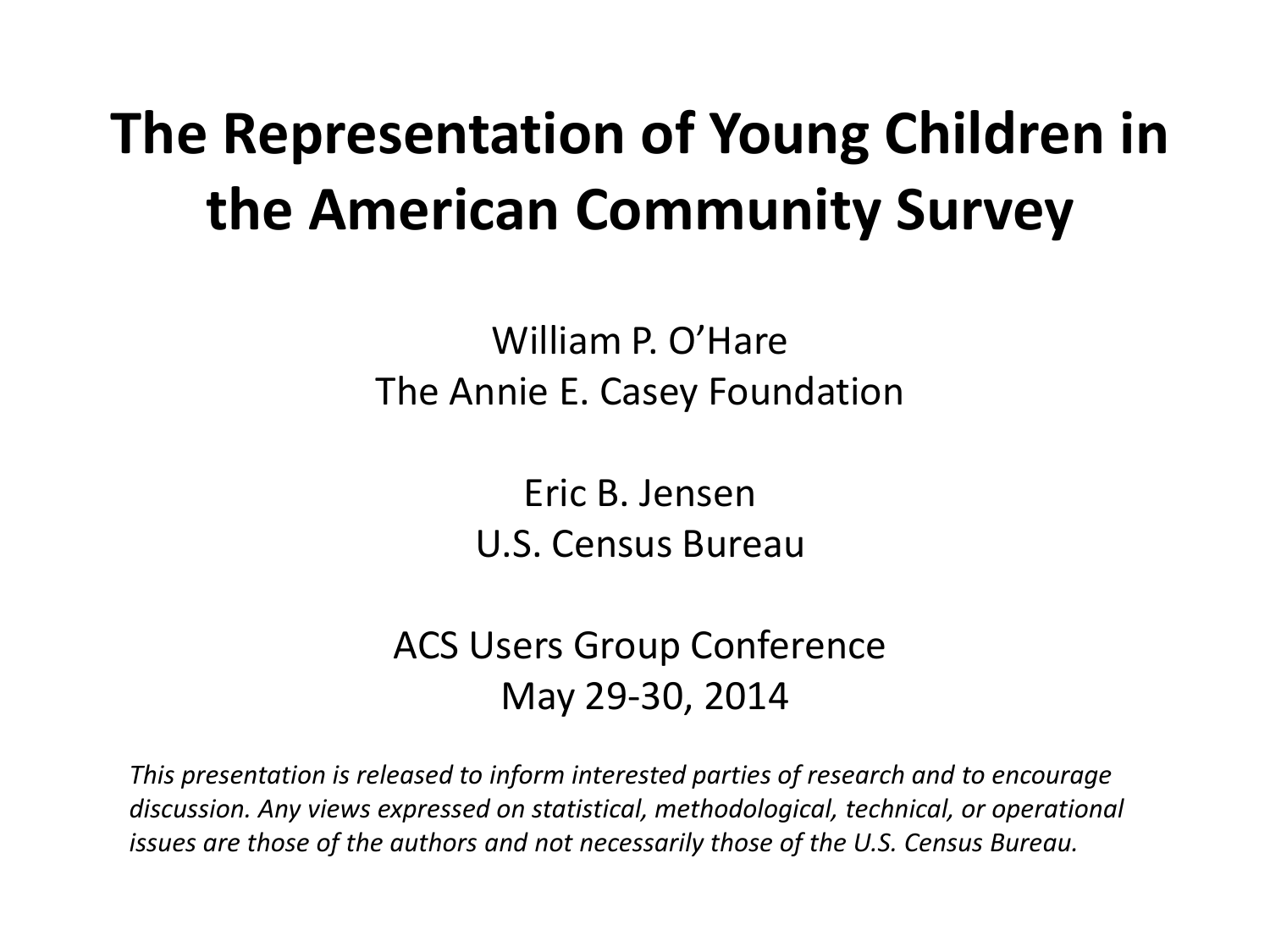## **Outline of Presentation**

- 1. Coverage in the census
- 2. Use of census counts in population estimates and American Community Survey (ACS) weights
- 3. Coverage of young children in the ACS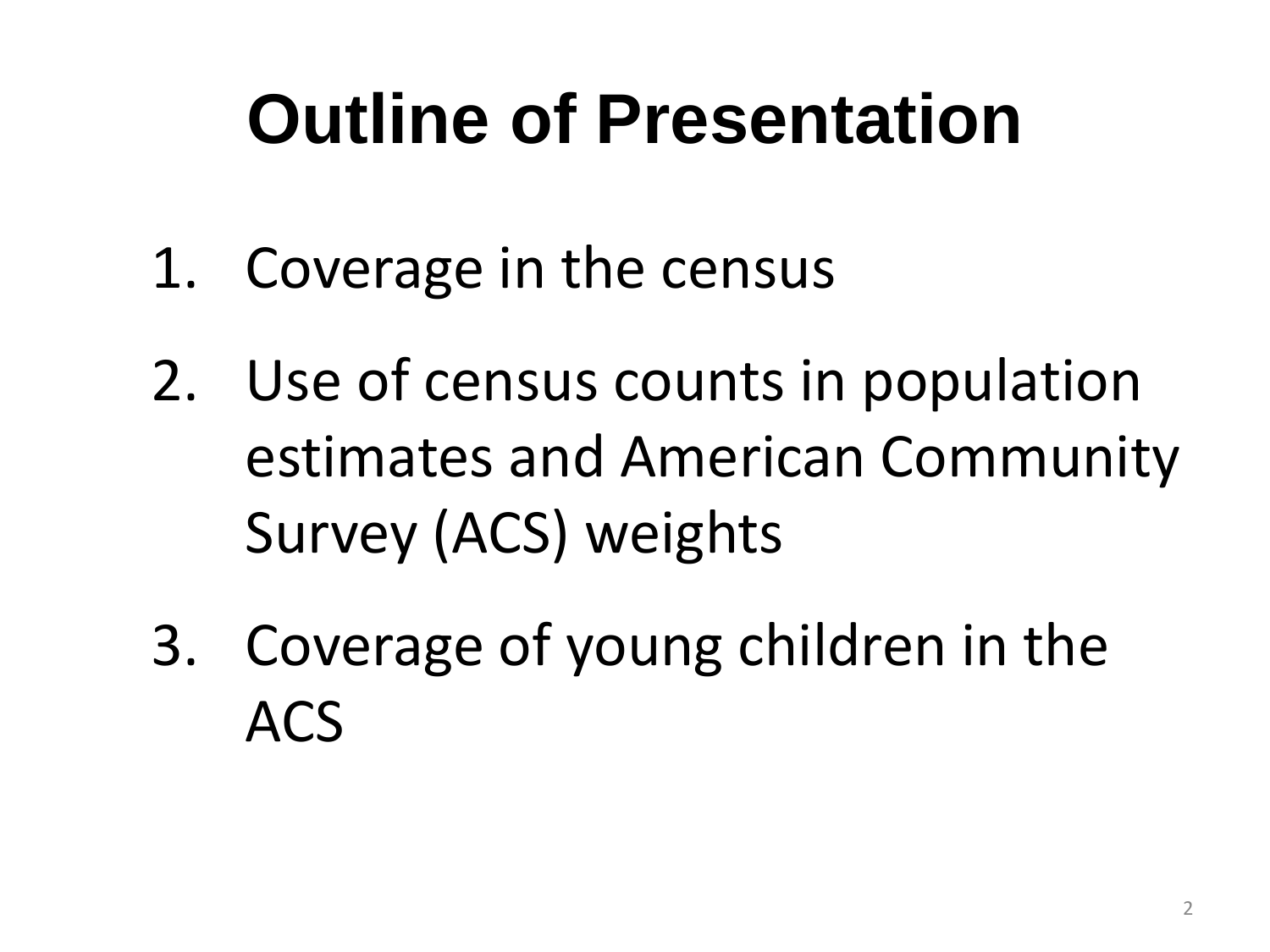## **How do we Assess the Accuracy of the Census?**

• Demographic Analysis (DA)

 Compares census results to an independent estimate based largely on administrative records on births and deaths and estimates of international migration

• Dual-Systems Estimates (DSE)

Compares census results to a second followup survey conducted in selected areas (Called CCM in 2010)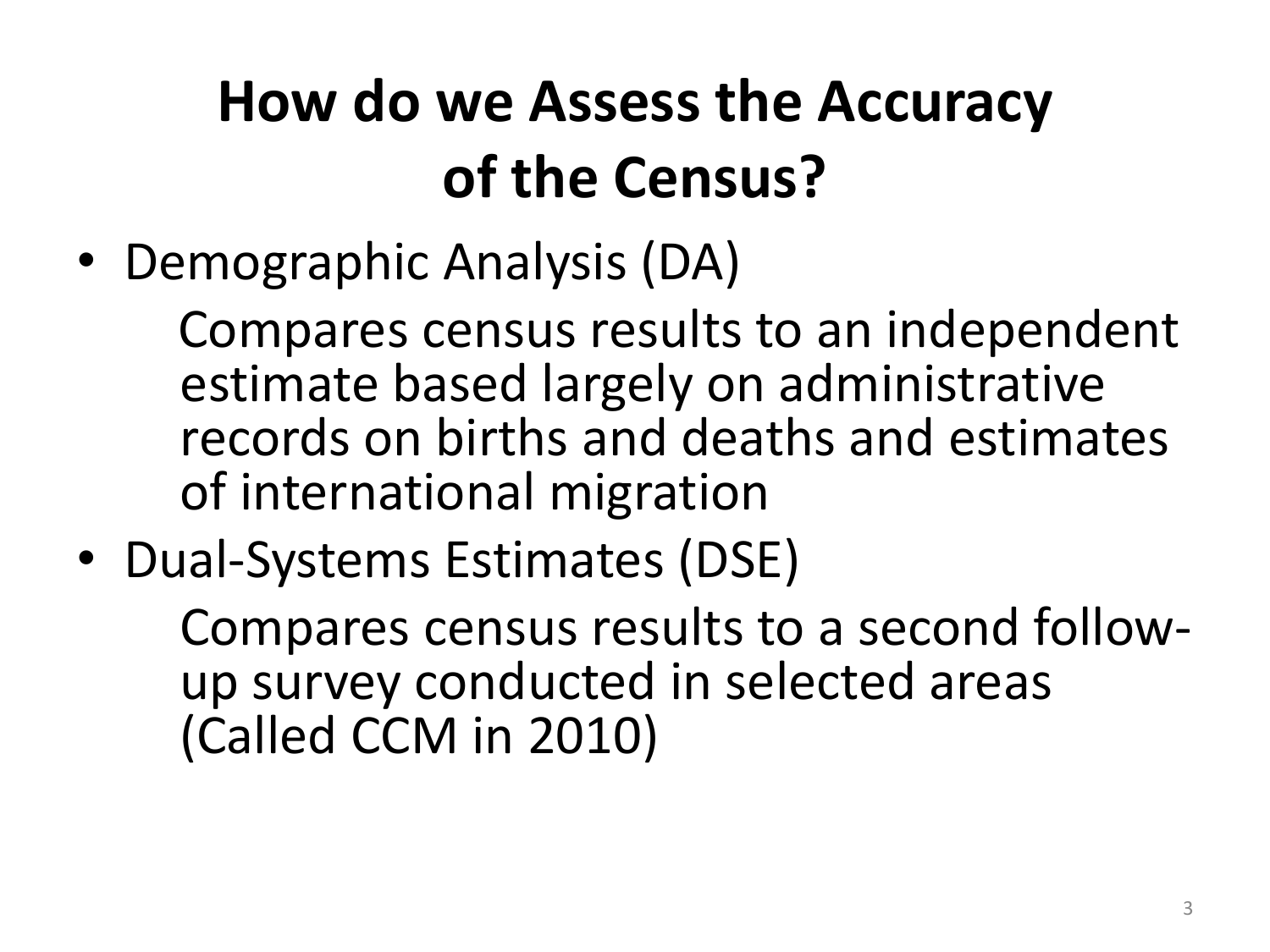### **What is Demographic Analysis?**

• 2010 DA estimates for the population under age 75 were based on historical components of change for cohorts

[births, deaths, net international migration]

 $P = B - D + NIM$ 

• 99.6% of the DA estimate for the population aged 0 to 4 was based on births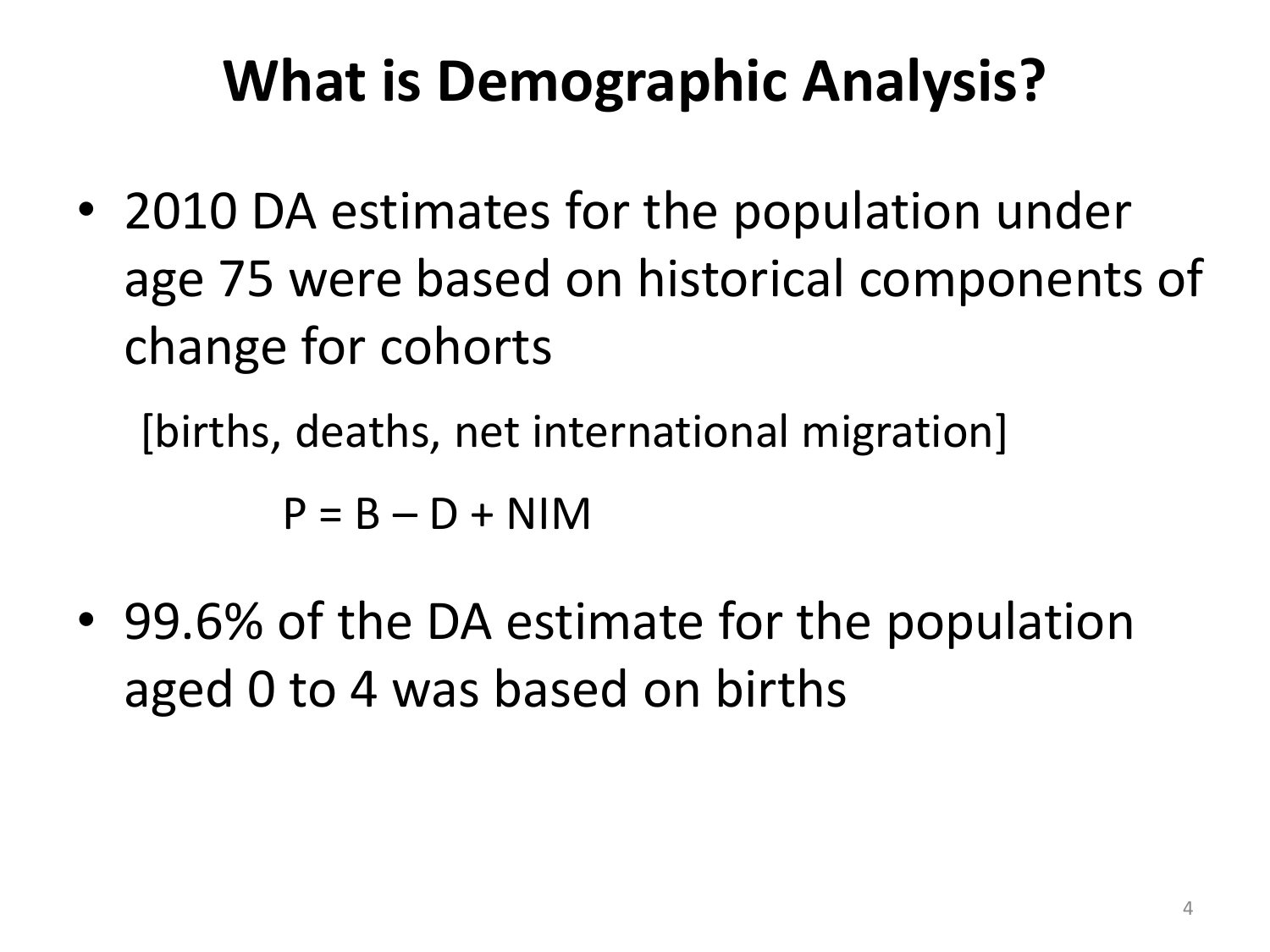### **Percent Difference Between 2010 Census Counts and DA Estimates by Single Year of Age: 0-74**



Source: U.S. Census Bureau, 2010 Demographic Analysis, May 2012 DA Release.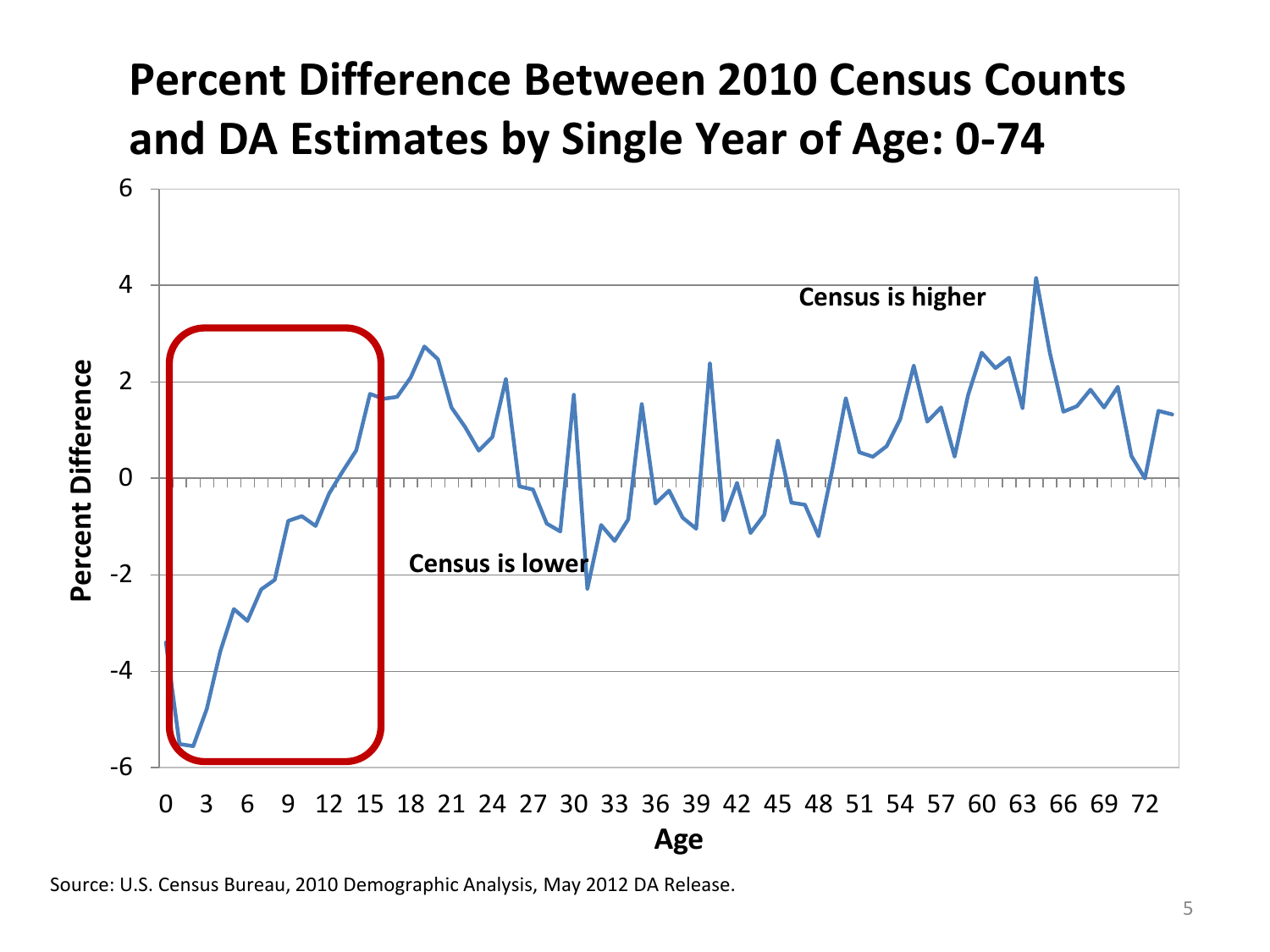### **Percent Difference Between 2010 Census Counts and DA Estimates by Single Year of Age: 0-17**



Source: U.S. Census Bureau, 2010 Demographic Analysis, May 2012 DA Release.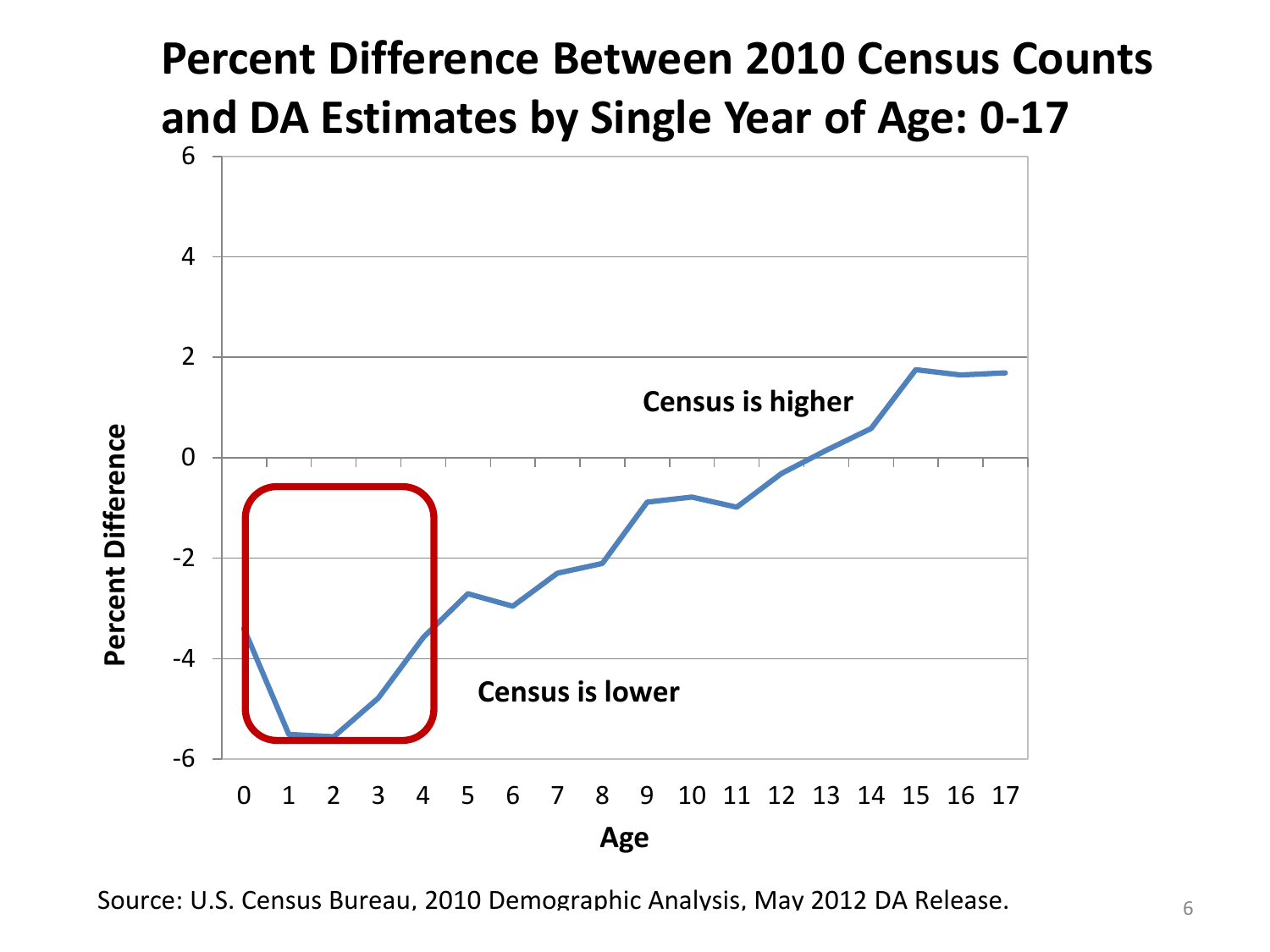#### **Difference Between 2010 Census Counts and DA Estimates for the Population Aged 0-4 by Race and Hispanic Origin (Numbers in 1000s)**

|                                      | <b>Numeric</b><br><b>Difference</b> | <b>Percent</b><br><b>Difference</b> |
|--------------------------------------|-------------------------------------|-------------------------------------|
| Total                                | 970                                 | 4.6                                 |
| <b>Black alone or in combination</b> | 247                                 | 6.3                                 |
| Not "Black alone or in combination"  | 724                                 | 4.2                                 |
| <b>Hispanic</b>                      | 414                                 | 7.5                                 |
| <b>Non-Hispanic</b>                  | 556                                 | 3.6                                 |

Note: Estimates by Hispanic origin are only available from the December 2010 DA release. Responses of "Some Other Race" from the 2010 Census are modified. This contributes to differences between the population for specific race categories shown for the 2010 Census population in this table versus those in the original 2010 Census data. For more information, see <http://www.census.gov/popest/data/historical/files/MRSF-01-US1.pdf>. Source: U.S. Census Bureau, 2010 Census and 2010 Demographic Analysis, December 2010 release, and May 2012 release.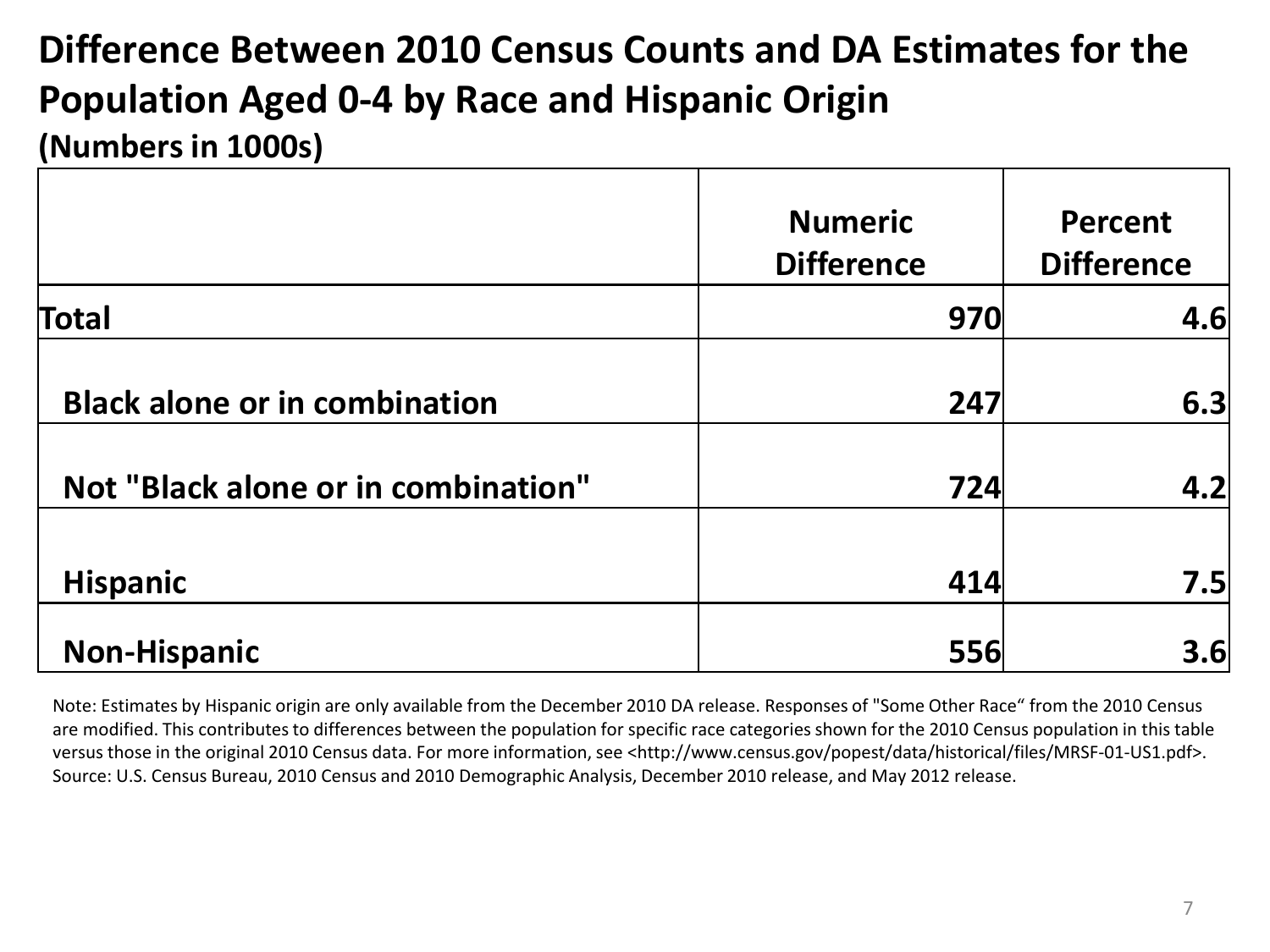## **Implications of 2010 Census Undercount of Population Aged 0 to 4 for the ACS**

- 2010 Census Counts are used to weight the 2010 American Community Survey and as a base for Post-2010 Population **Estimates**
- The difference between the 2010 Census Counts and Census 2000-based Population Estimates (Vintage 2010 ) for ages 0 to 4 was 5.3%.
- Population Estimates for those aged 0 to 4 were developed using administrative records
	- Estimates for the population aged 10+ are based on Census 2000 counts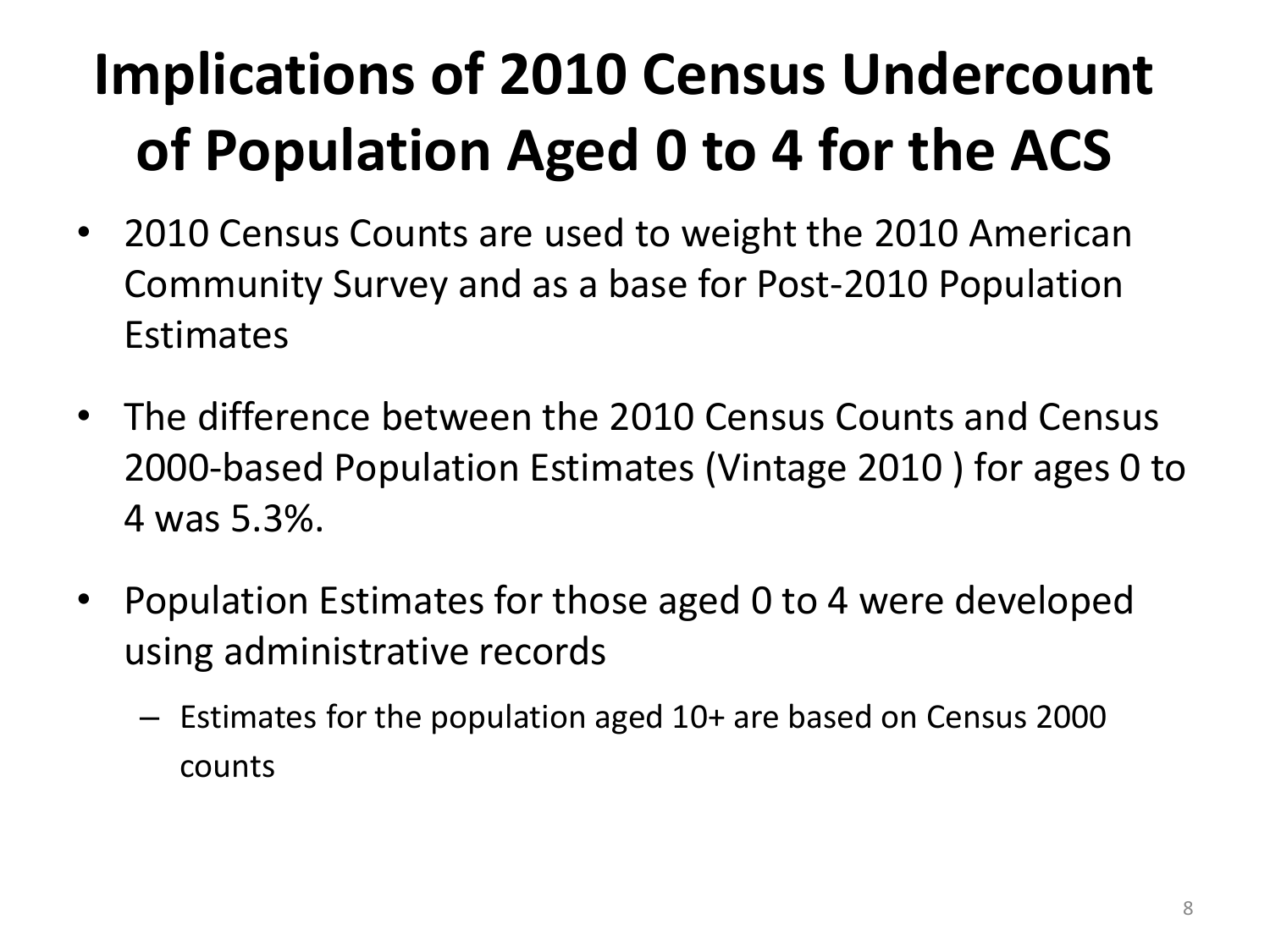#### **Population Aged 0 to 4 from the Vintage 2010 Population Estimates and 2010 American Community Survey: July 1, 2010 (Numbers in 1000s)**

|              | Vintage 2010<br>Population<br><b>Estimate</b> | <b>2010 ACS</b> | <b>Numeric</b><br><b>Difference</b> | <b>Percent</b><br><b>Difference</b> |
|--------------|-----------------------------------------------|-----------------|-------------------------------------|-------------------------------------|
| <b>Total</b> | 21,262                                        | 20,134          | 1,128                               | 5.3                                 |

Source: 2010 ACS 1-year file and Vintage 2010 Population Estimates. For more information on the Vintage 2010 Population Estimates, see <[http://www.census.gov/popest/research/eval-estimates/eval](http://www.census.gov/popest/research/eval-estimates/eval-est2010.html#cty2012)[est2010.html#cty2012](http://www.census.gov/popest/research/eval-estimates/eval-est2010.html#cty2012)>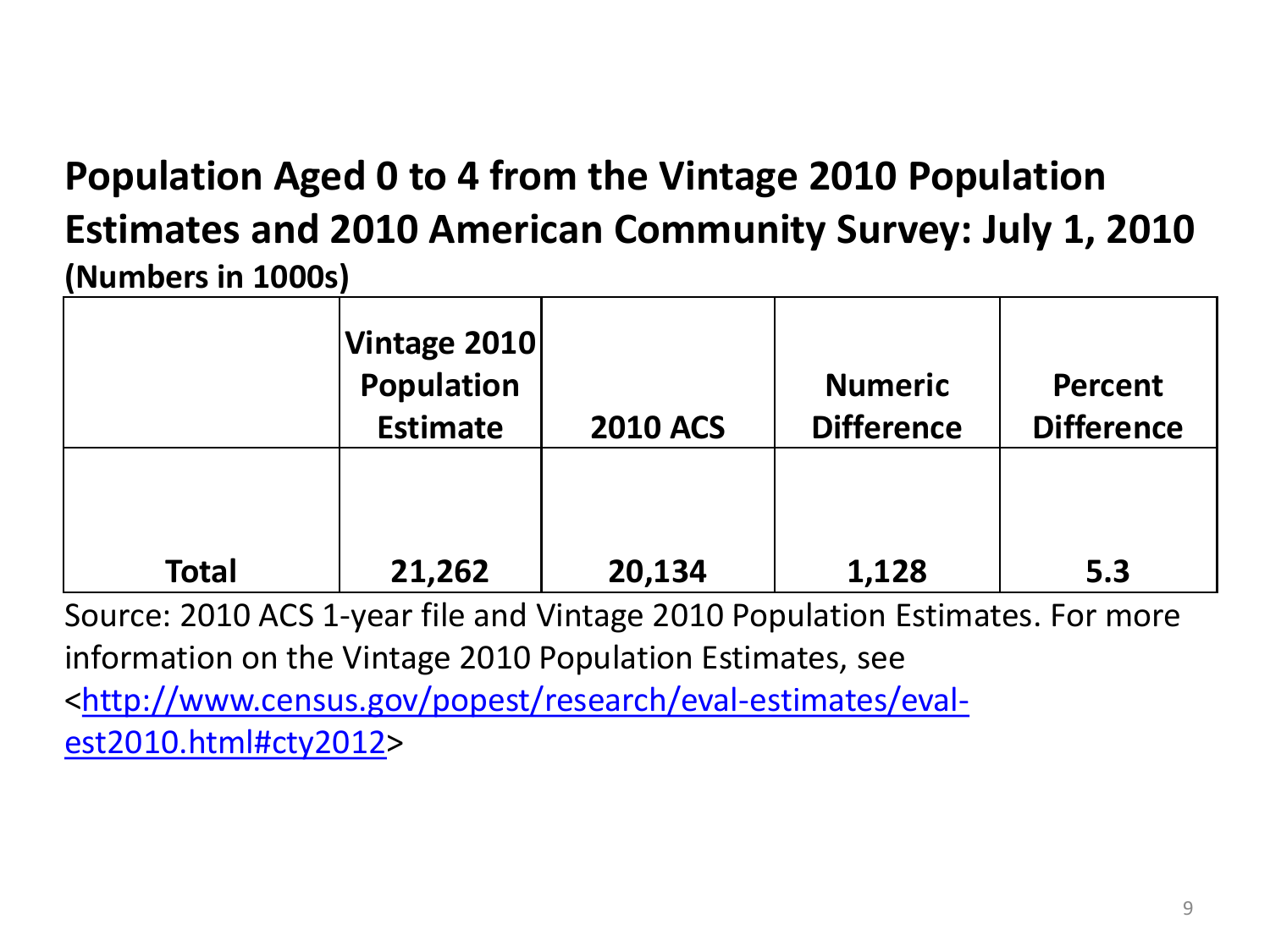## **State-Level Differences for the Population Aged 0 to 4**

There were five states where the estimate of the population aged 0-4 in the Vintage 2010 Population Estimates **were not** statistically different from the ACS estimate (Montana, North Dakota, Vermont, Wyoming, Maine)

– Using the 90-percent confidence interval

• For the other 46 states, the Vintage 2010 Population Estimate was **higher** than the ACS estimate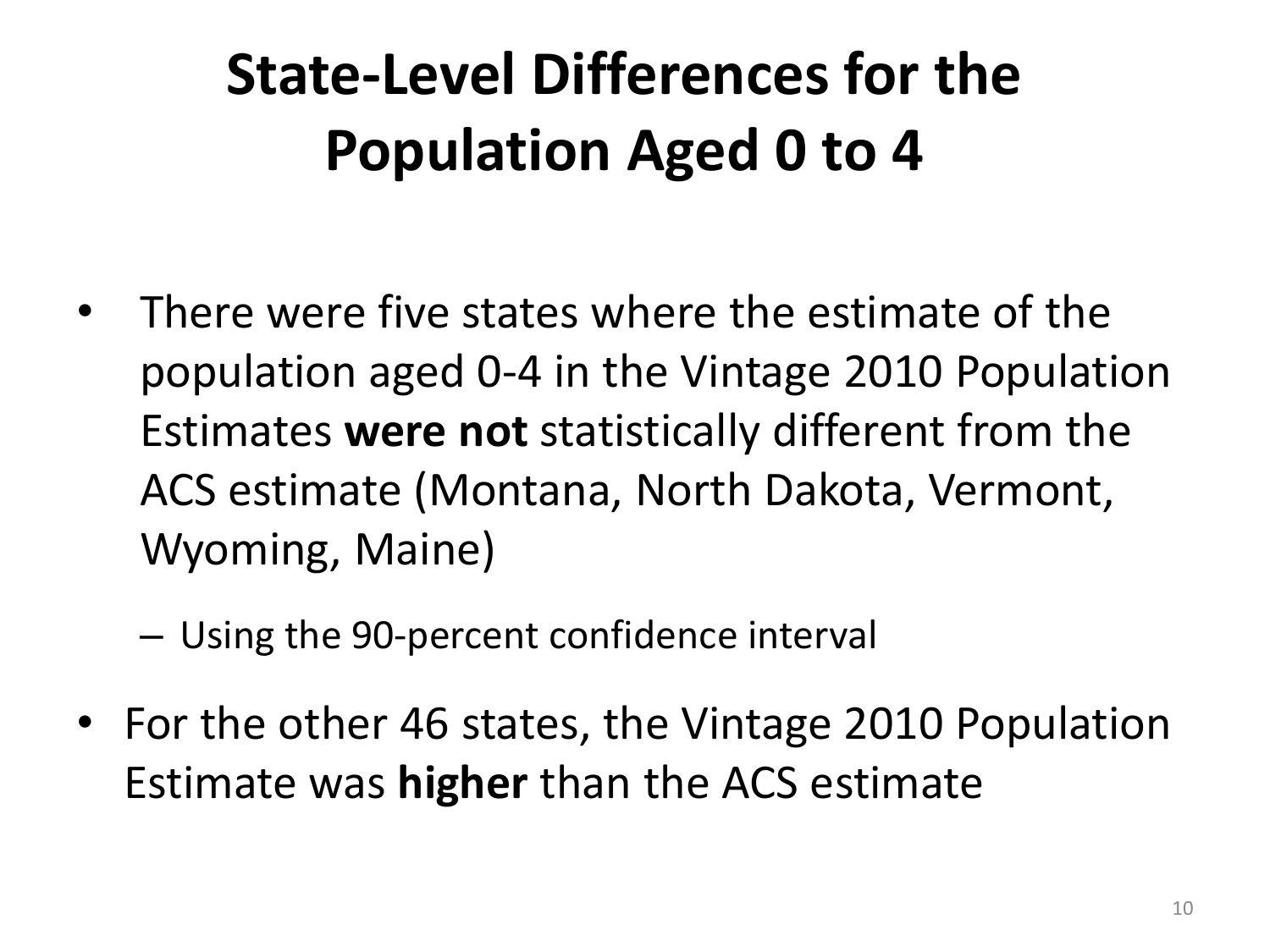#### **Differences Between Vintage 2010 State Estimates and ACS State Estimates for the Population Aged 0 to 4**

| <b>Mean Absolute</b> | <b>Mean Absolute</b> |                   | <b>Mean Algebraic Mean Algebraic</b> |
|----------------------|----------------------|-------------------|--------------------------------------|
| <b>Numeric</b>       | <b>Percent</b>       | <b>Numeric</b>    | <b>Percent</b>                       |
| <b>Difference</b>    | <b>Difference</b>    | <b>Difference</b> | <b>Difference</b>                    |
|                      |                      |                   |                                      |
| 22,208               | 4.3                  | 22,127            | 4.1                                  |

Source: 2010 ACS 1-year file and Vintage 2010 Population Estimates. For more information on the Vintage 2010 Population Estimates, see <[http://www.census.gov/popest/research/eval-estimates/eval](http://www.census.gov/popest/research/eval-estimates/eval-est2010.html#cty2012)[est2010.html#cty2012>](http://www.census.gov/popest/research/eval-estimates/eval-est2010.html#cty2012)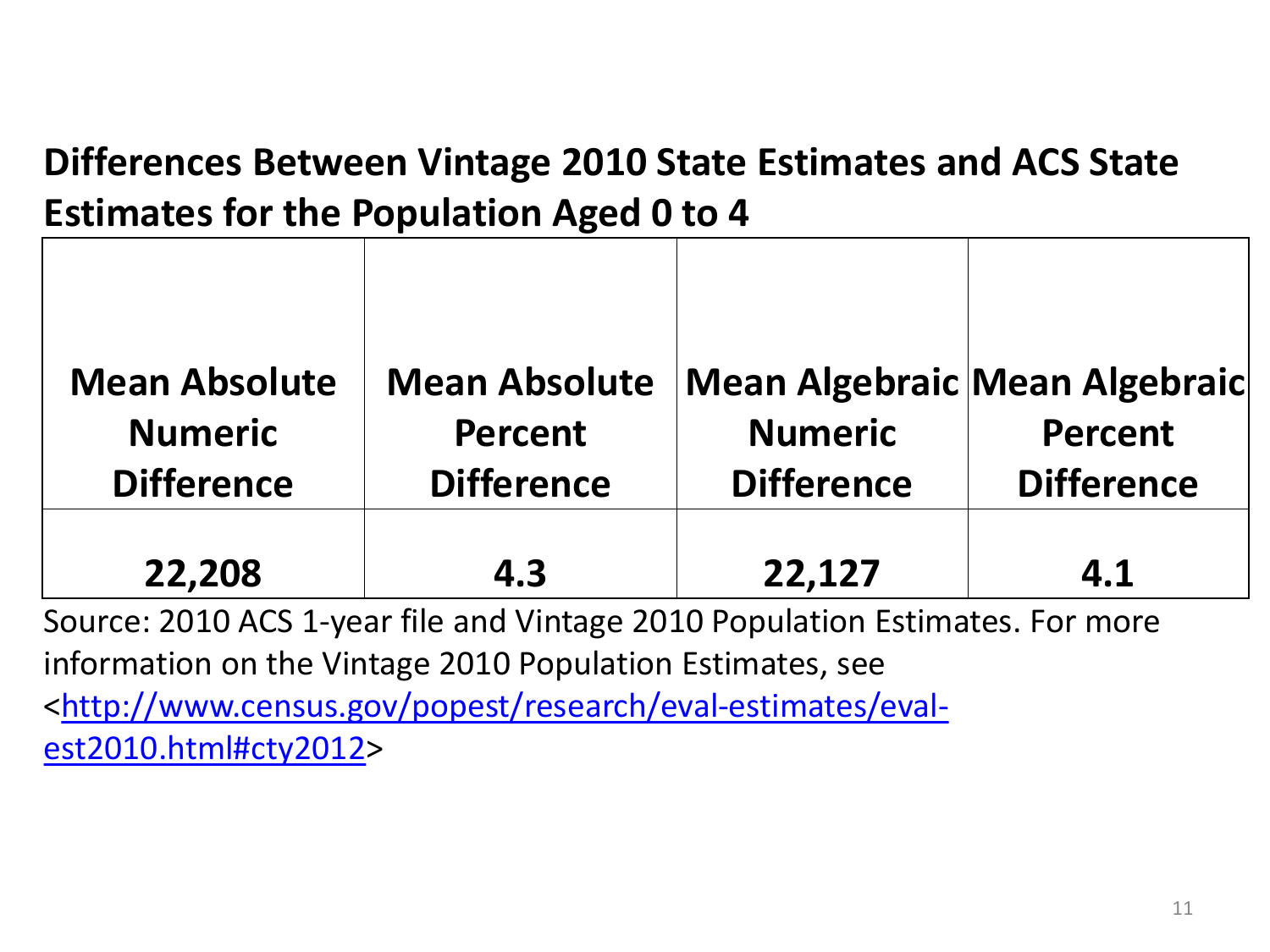**States With Largest Percent Difference Between the Vintage 2010 Population Estimate and the 2010 American Community Survey Estimate of the 0-4 Population: July 1, 2010**

|                         |                 | <b>Percent</b>    |            |
|-------------------------|-----------------|-------------------|------------|
| <b>Rank</b>             | <b>State</b>    | <b>Difference</b> | <b>MOE</b> |
| 1                       | DC              | 15.9              | 0.5        |
| $\overline{2}$          | Arizona         | 9.9               | 0.3        |
| $\overline{\mathbf{3}}$ | Florida         | 8.2               | 0.3        |
| 4                       | Georgia         | 7.9               | 0.5        |
| 5                       | California      | 7.8               | 0.1        |
| 6                       | <b>Texas</b>    | 7.6               | 0.2        |
| 7                       | Nevada          | 6.7               | 0.5        |
| 8                       | <b>New York</b> | 6.4               | 0.2        |

Note: Florida and Georgia are not statistically different from each other. Georgia, California, and Texas are not statistically different from each other. Nevada and New York are not statistically different from each other or from New Mexico (not shown).

Source: 2010 ACS 1-year file and Vintage 2010 Population Estimates. For more information on the Vintage 2010 Population Estimates, see <[http://www.census.gov/popest/research/eval](http://www.census.gov/popest/research/eval-estimates/eval-est2010.html#cty2012)[estimates/eval-est2010.html#cty2012>](http://www.census.gov/popest/research/eval-estimates/eval-est2010.html#cty2012) 12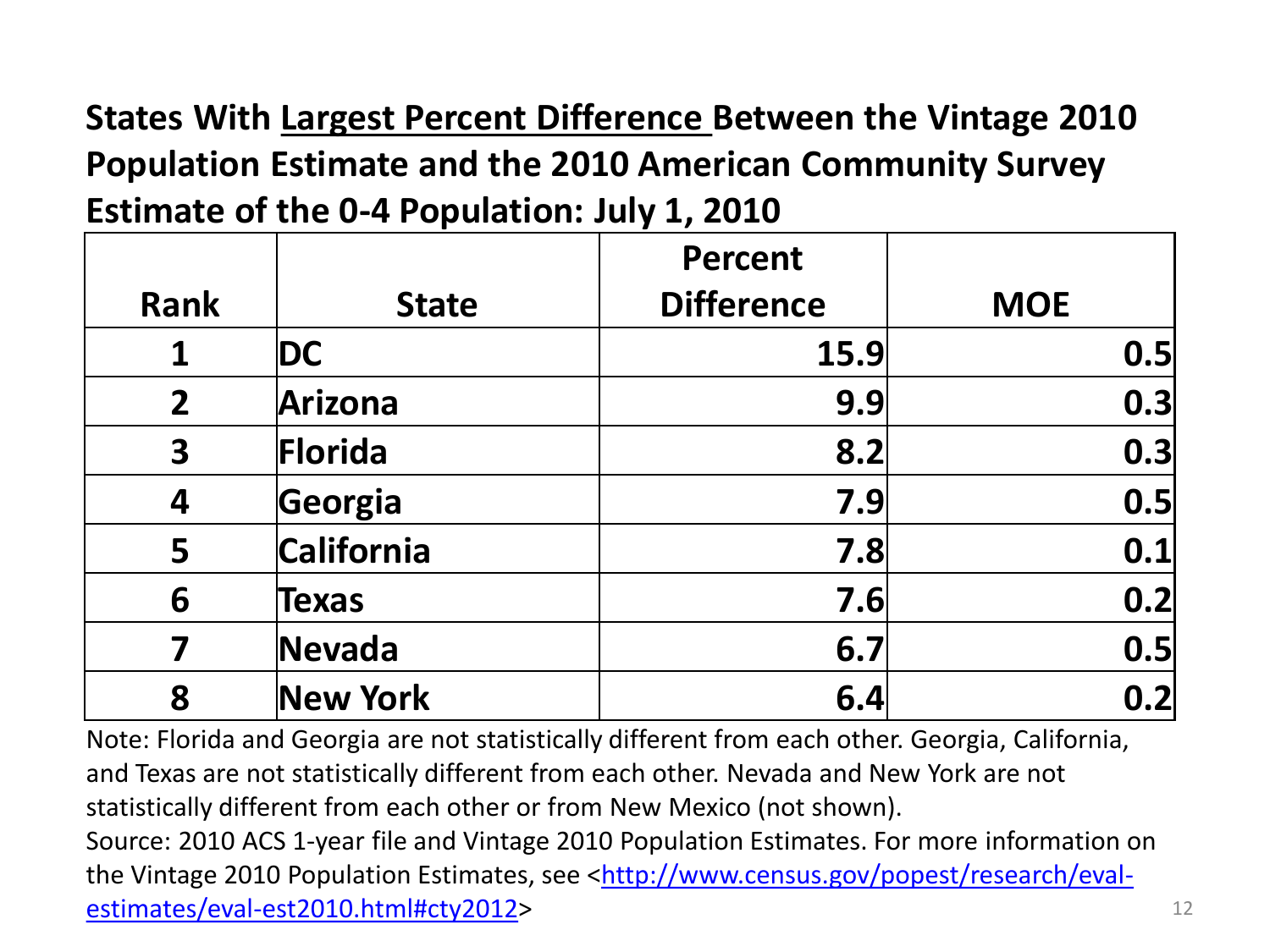# **Measuring Coverage in the ACS**

- Coverage rates
	- Ratio of the ACS population estimate of an area or group to the independent estimate for that area or group, times 100
	- ACS population estimates are weighted for the probability of selection into the sample, the subsampling for personal visit follow-up, and non-response
	- A coverage rate under 1.0 implies underrepresentation prior to controlling to the population controls
	- A coverage rate over 1.0 implies overrepresentation prior to controlling to the population controls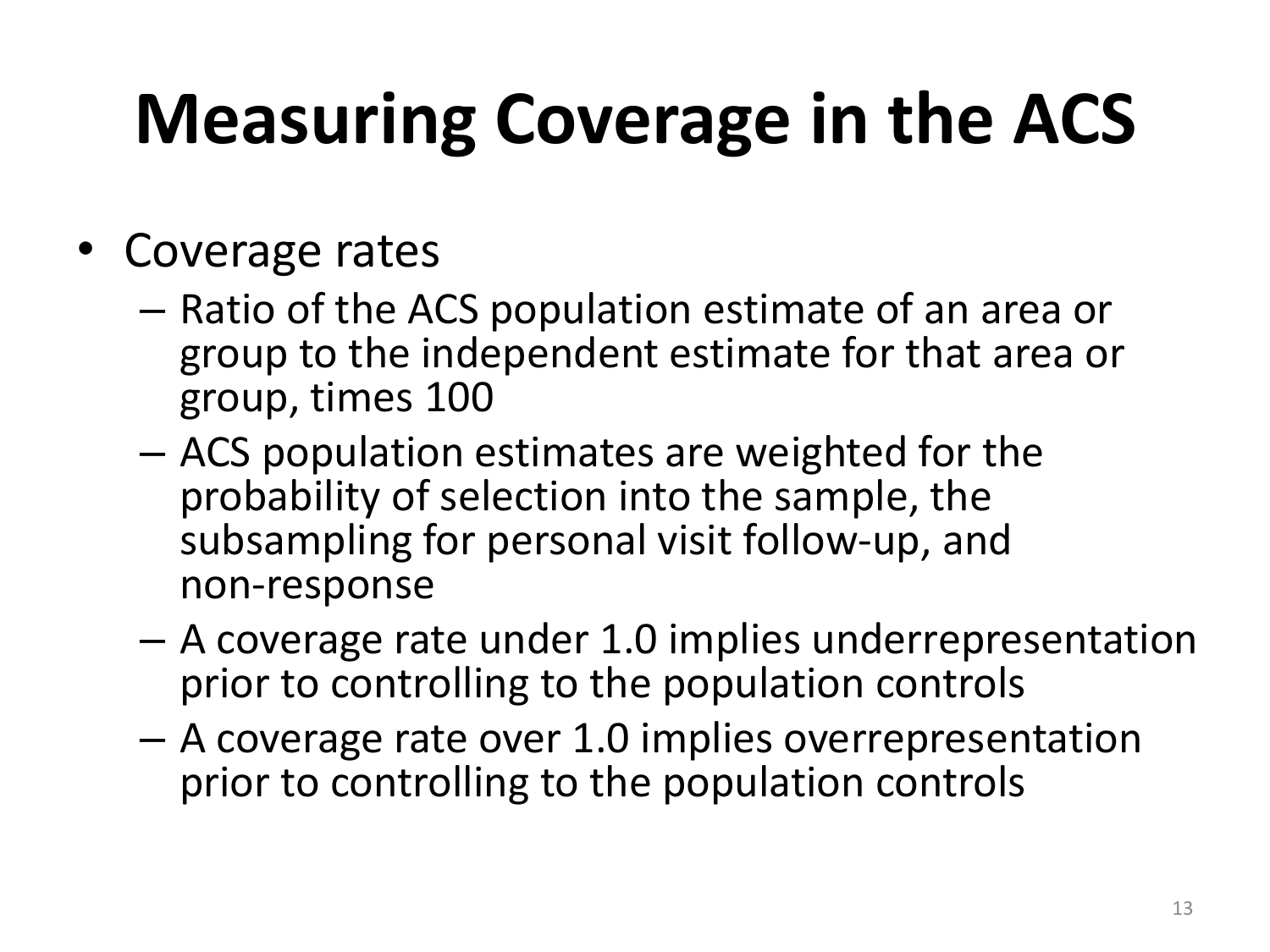# **Measuring Coverage in the ACS**

- We calculated coverage rates by age, race, Hispanic origin, and state of residence
- ACS data come from the 2009 single-year ACS file
- The independent estimates come from the Vintage 2009 Population Estimates
- Estimates for the population aged 0-4 are "DA like"
	- Developed primarily using administrative records on births, deaths, and migration
	- By 2009, this age group would not be in the Census 2000 base population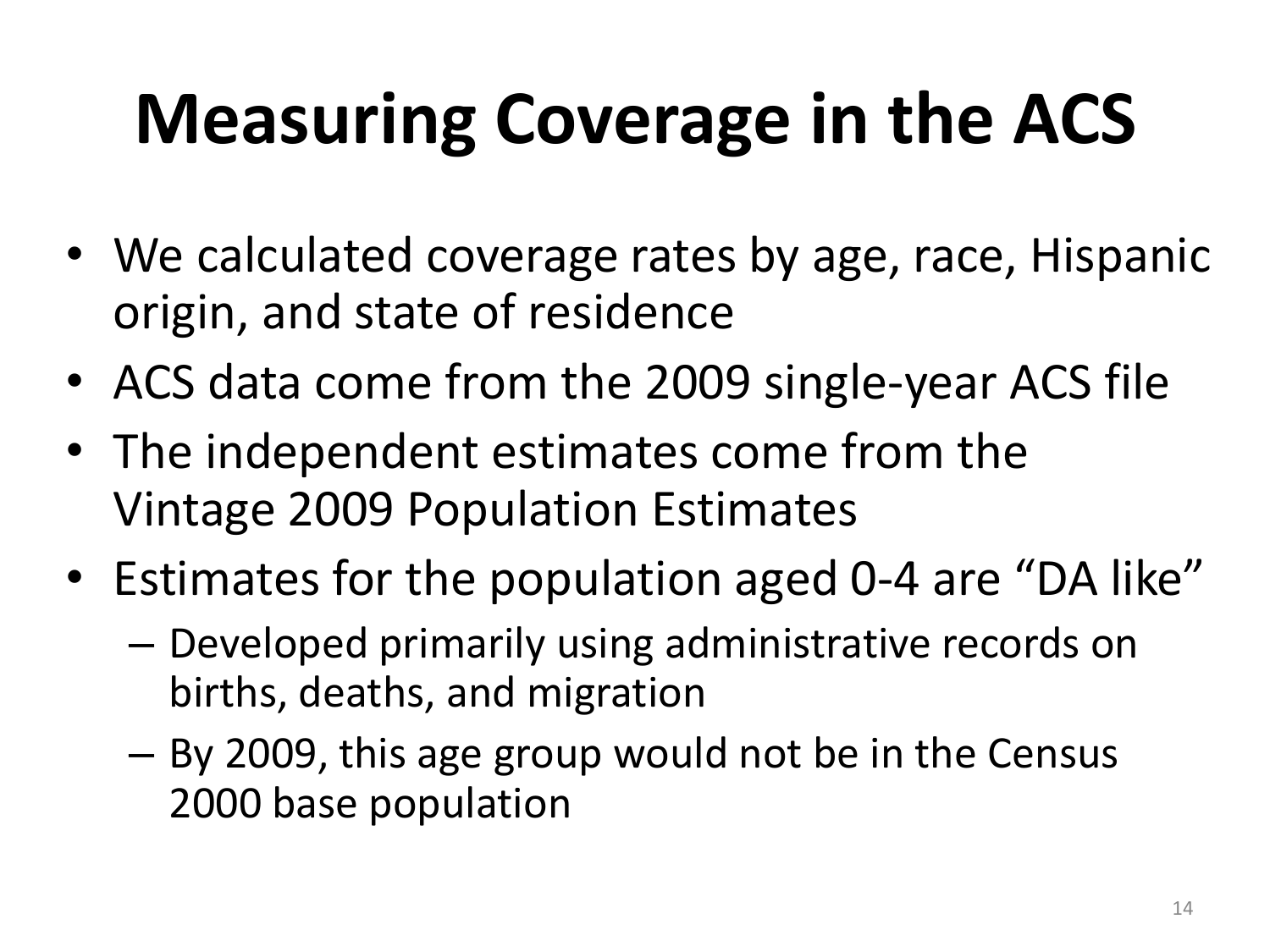**Coverage Rates by Selected Age Groups for American Community Survey (ACS), Current Population Survey (CPS), and the Survey of Income and Program Participation (SIPP): 2009**



Source: U.S. Census Bureau, 2009 1-year American Community Survey, March 2009 Base Current Population Survey, Survey of Income and Program Participation, 2008 (Waves 2 and 3) Panel. For information on sampling and nonsampling error in the ACS, see <http://www.census.gov/acs/www/methodology/methodology\_main/>; CPS, see <http://www.census.gov/cps/methodology/techdocs.html>; and SIPP, see <http://www.census.gov/sipp/source.html>.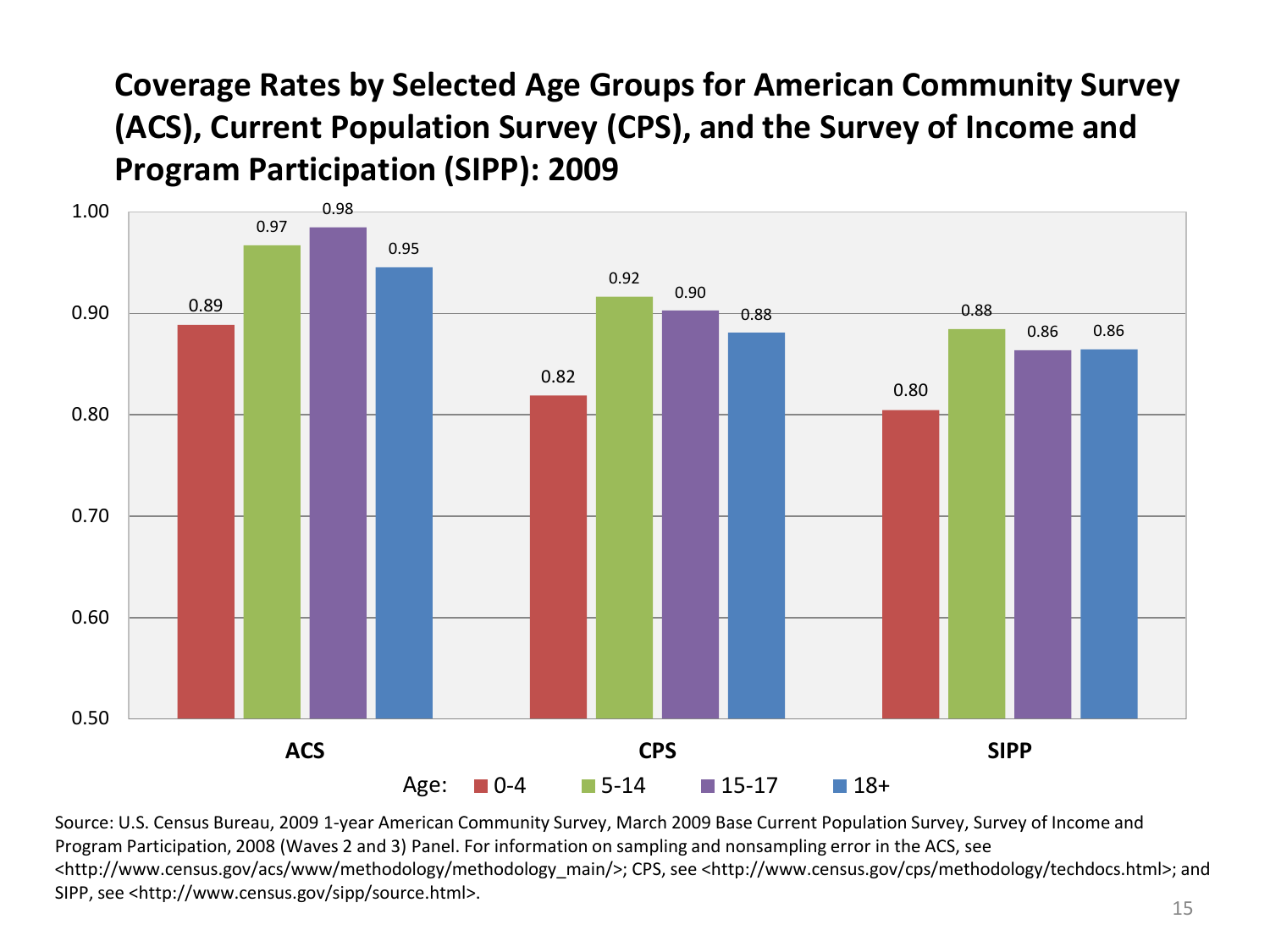#### **American Community Survey (ACS) Coverage Rates for Selected Age Groups by Race and Hispanic Origin: 2009**



Source: U.S. Census Bureau, 2009 1-year American Community Survey, special tabulation.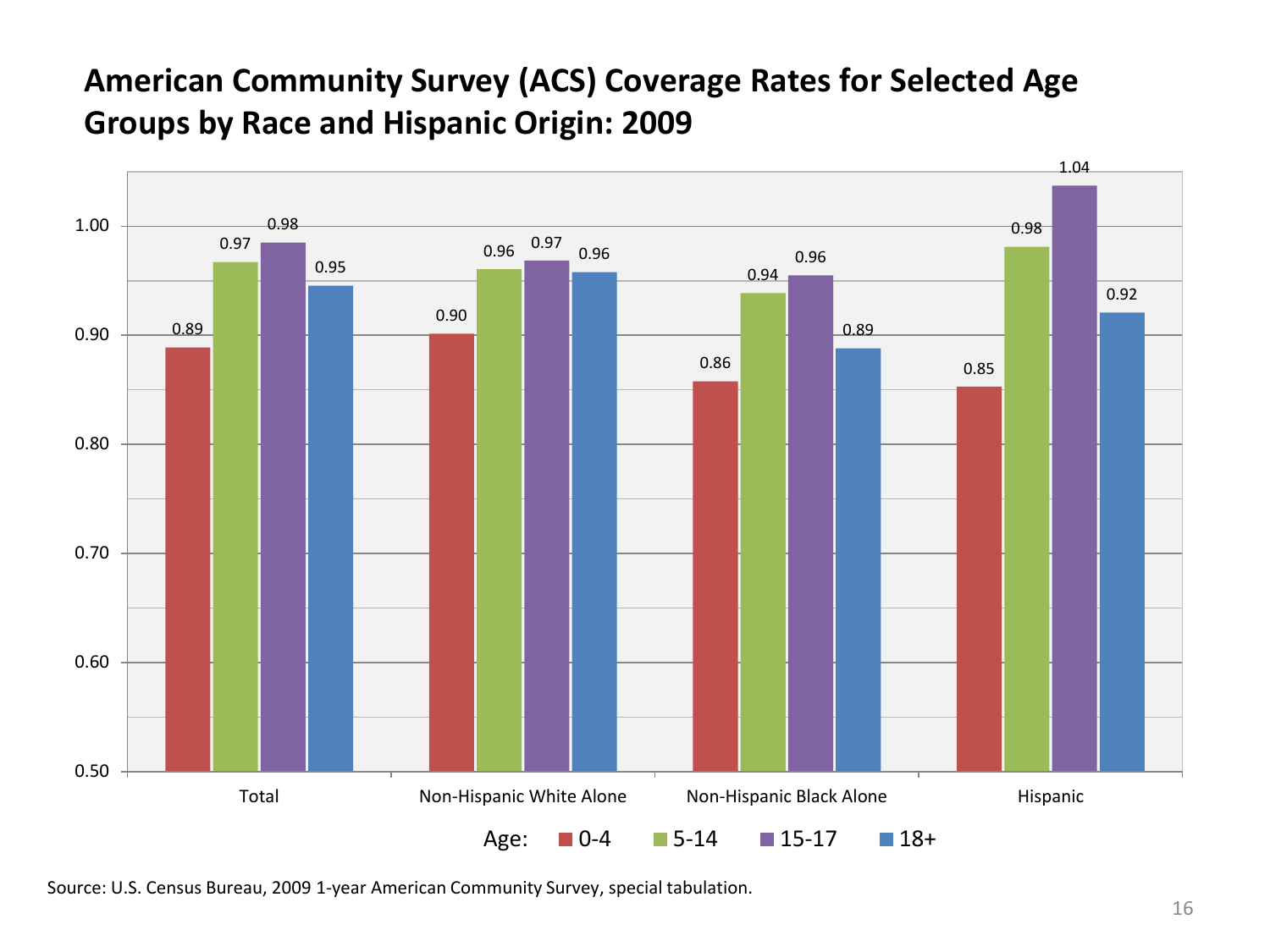#### **American Community Survey Coverage Rates by Age Group for States Below the National Average for the Population Aged 0-4: 2009**

|                      | <b>Age Groups</b> |                    |          |                                       |           |        |
|----------------------|-------------------|--------------------|----------|---------------------------------------|-----------|--------|
|                      | $0 - 4$           |                    | $5 - 14$ |                                       | $15 - 17$ |        |
|                      |                   | Coverage Margin of |          | Coverage Margin of Coverage Margin of |           |        |
| <b>State</b>         | rate              | error              | rate     | error                                 | rate      | error  |
| U.S.                 | 0.89              | < 0.01             | 0.97     | < 0.01                                | 0.98      | < 0.01 |
| Arizona              | 0.74              | 0.03               | 0.88     | 0.02                                  | 0.93      | 0.03   |
| District of Columbia | 0.77              | 0.10               | 0.86     | 0.09                                  | 0.87      | 0.14   |
| Florida              | 0.81              | 0.02               | 0.92     | 0.01                                  | 0.93      | 0.02   |
| Montana              | 0.81              | 0.07               | 0.90     | 0.05                                  | 0.86      | 0.06   |
| Mississippi          | 0.83              | 0.04               | 0.89     | 0.03                                  | 0.93      | 0.04   |
| Nevada               | 0.84              | 0.04               | 0.90     | 0.04                                  | 0.97      | 0.06   |
| Georgia              | 0.84              | 0.02               | 0.90     | 0.02                                  | 0.91      | 0.03   |
| Louisiana            | 0.84              | 0.04               | 0.91     | 0.02                                  | 0.97      | 0.04   |
| California           | 0.86              | 0.01               | 0.96     | 0.01                                  | 1.00      | 0.01   |
| Texas                | 0.87              | 0.01               | 0.96     | 0.01                                  | 0.99      | 0.02   |

Source: 2009 1-year American Community Survey, special tabulation.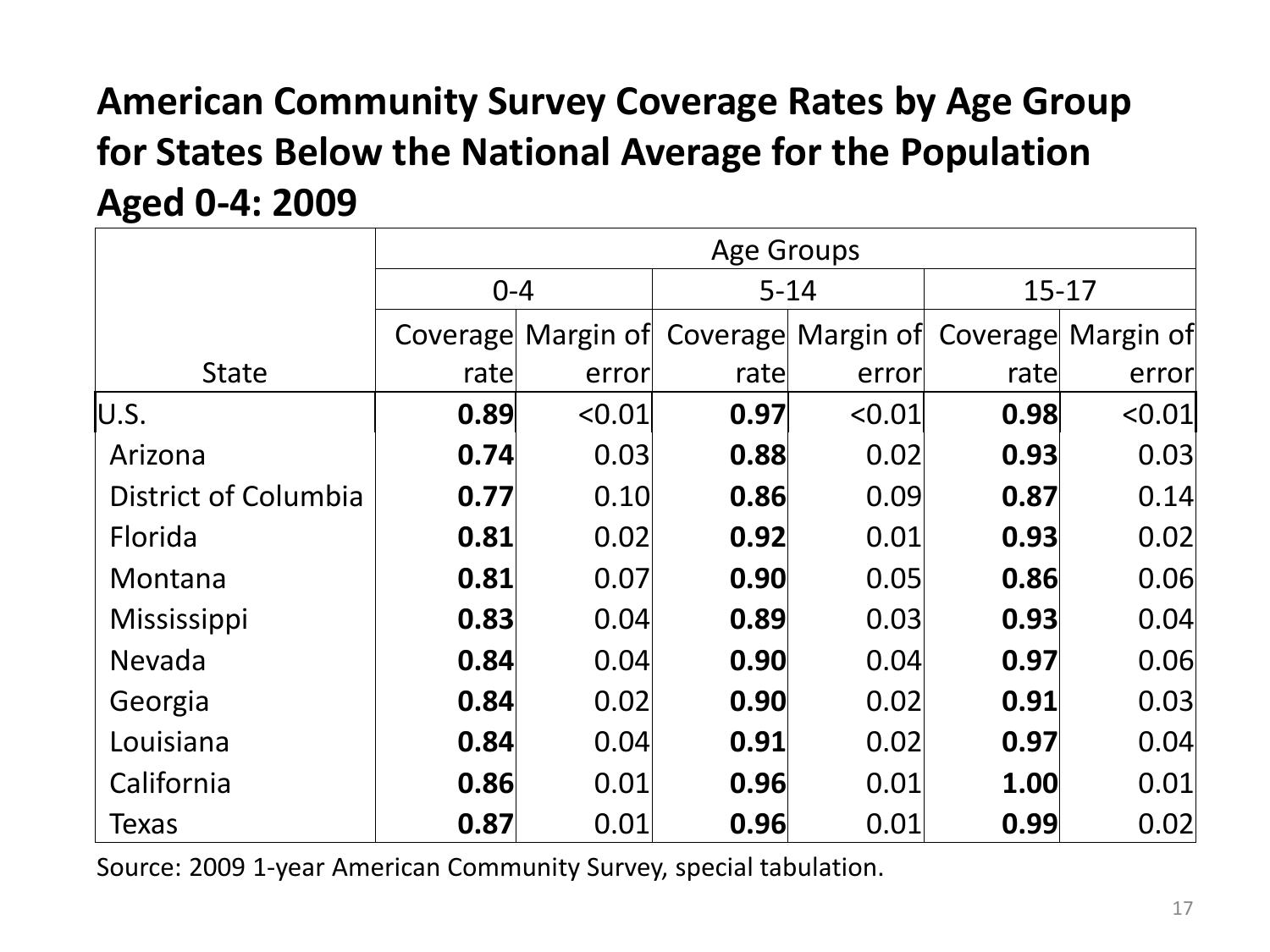# **Conclusion**

- The 2010 Demographic Analysis implied a net undercount of young children in the 2010 Census
- The Population Estimates which are used as controls for the ACS use the 2010 Census as the base
- Results show that weighting to the Vintage 2010 estimates and not Census 2010 would impact the ACS estimates of young children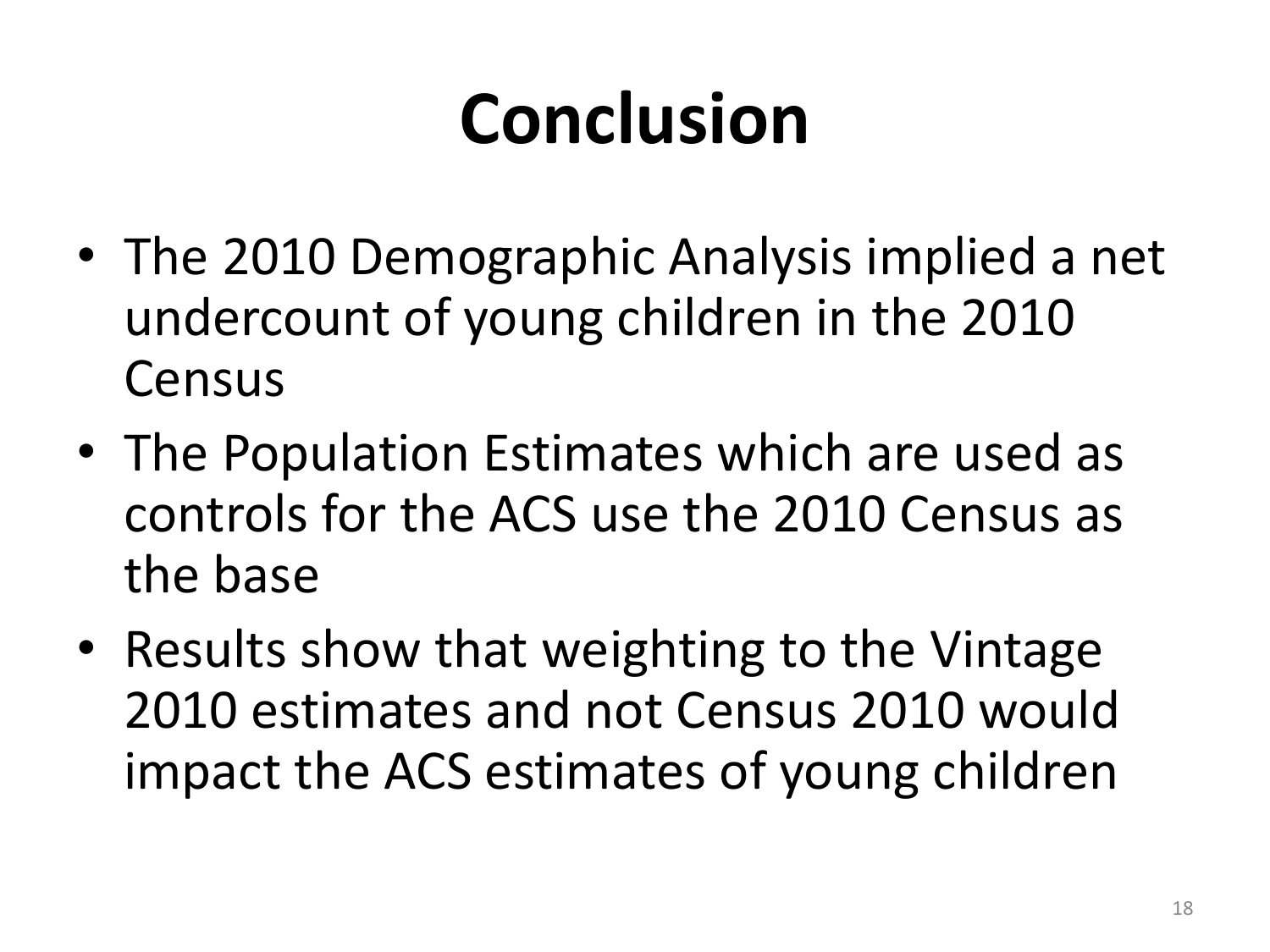# **Conclusion**

- The coverage rate for young children in demographic surveys (ACS, CPS, SIPP) is lower than for other age groups
- Within the population aged 0-4, there is variation in coverage by race and Hispanic origin
- The coverage rate for young children in the ACS varies by state